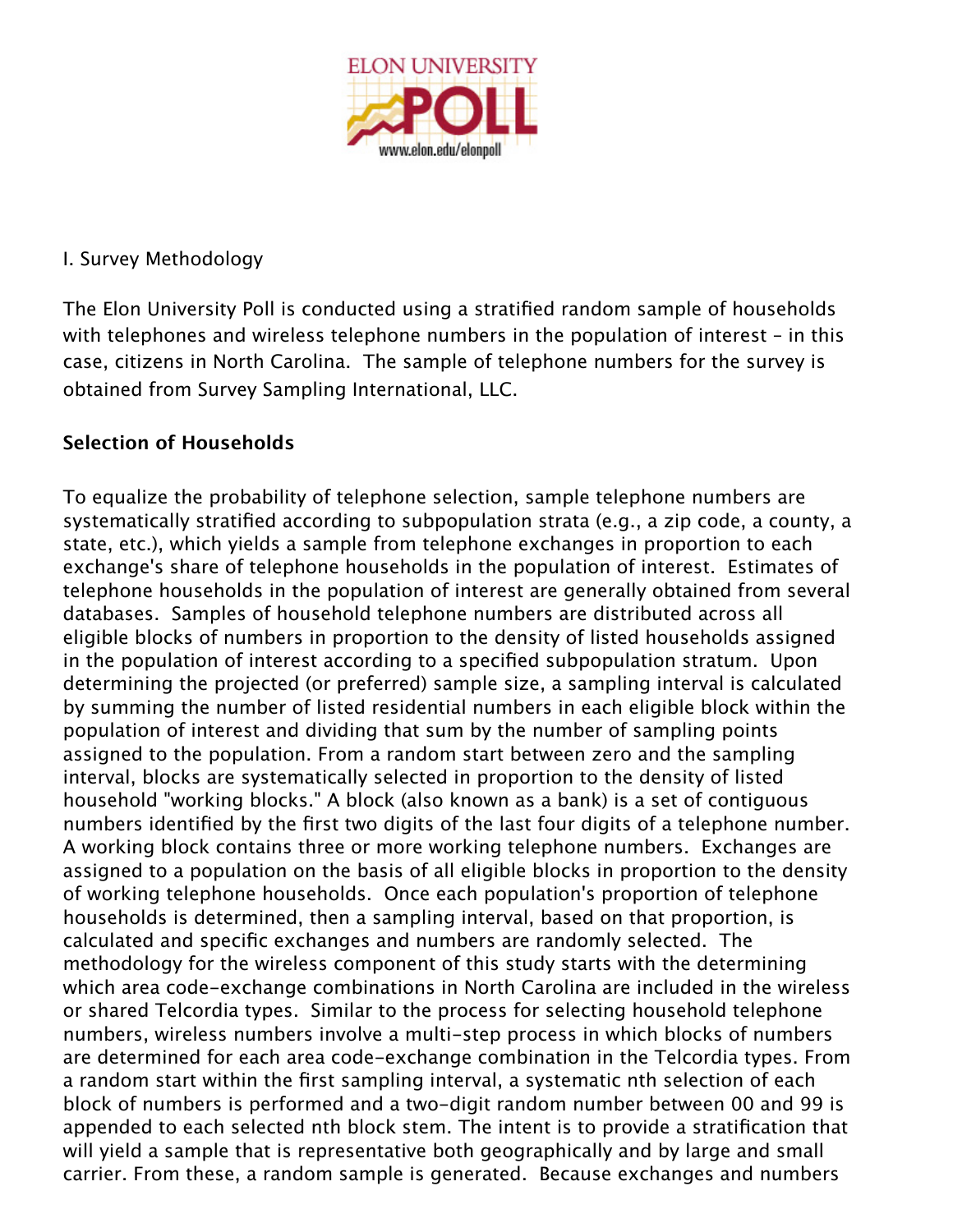are randomly selected by the computer, unlisted as well as listed household telephone numbers are included in the sample. Thus, the sample of telephone numbers generated for the population of interest constitutes a random sample of telephone households and wireless numbers of the population.

#### **Procedures Used for Conducting the Poll**

The survey was conducted Monday, October 27<sup>th</sup>, through Thursday, October 30<sup>th</sup>, of 2008. During this time calls were made from 5:00 pm to 9:00 pm EST. The Elon University Poll uses CATI system software (Computer Assisted Telephone Interviewing) in the administration of surveys. For each working telephone number in the sample, several attempts were made to reach each number. Only individuals 18 years or older were interviewed; those reached at business or work numbers were not interviewed. For each number reached, one adult is generally selected based on whether s/he is the oldest or youngest adult. Interviews, which are conducted by live interviewers, are completed with adults from the target population as specified. Interviews for this survey were completed with 797 adults from North Carolina. For a sample size of 797, there is a 95 percent probability that our survey results are within plus or minus 3.5 percentage points (the margin of sampling error) of the actual population distribution for any given question. For sub-samples (a subgroup selected from the overall sample), the margin of error is higher depending on the size of the subsample. When we use a subsample, we identify these results as being from a subsample and provide the total number of respondents and margin of error for that subsample. In reporting our results, we note any use of a subsample where applicable. Because our surveys are based on probability sampling, there are a variety of factors that prevent these results from being perfect, complete depictions of the population; the foremost example is that of margin of sampling error (as noted above). With all probability samples, there are theoretical and practical difficulties estimating population characteristics (or parameters). Thus, while efforts are made to reduce or lessen such threats, sampling error as well as other sources of error – while not all inclusive, examples of other error effects are non-response rates, question order effects, question wording effects, etc. - are present in surveys derived from probability samples.

## **Questions and Question Order**

The Elon University Poll provides the questions as worded and the order in which these questions are administered (to respondents). Conspicuous in reviewing some questions is the "bracketed" information. Information contained within brackets ( [ ] ) denotes response options as provided in the question; this bracketed information is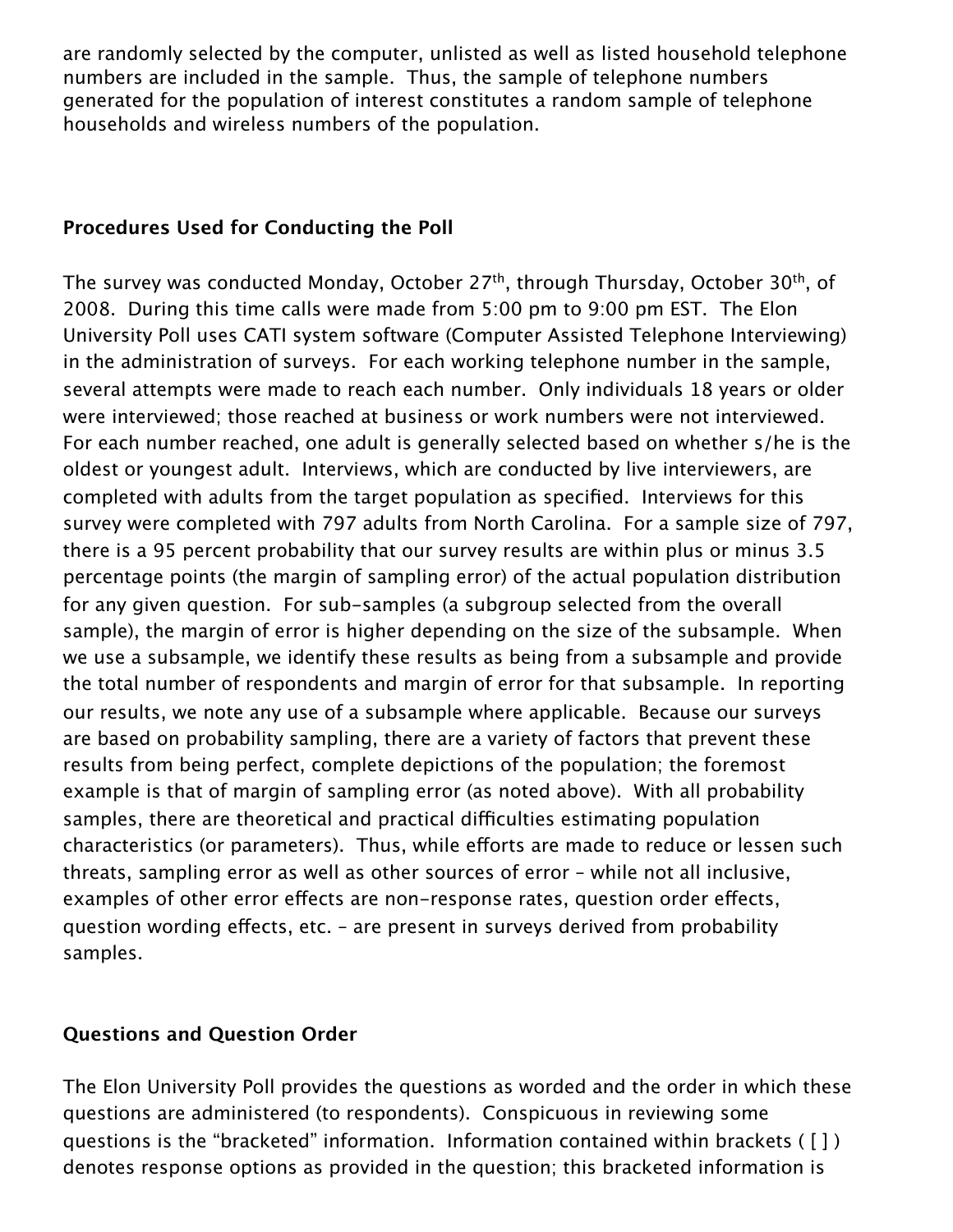rotated per question to ensure that respondents do not receive a set order of response options presented to them, which also maintains question construction integrity by avoiding respondent acquiescence based on question composition. Some questions used a probe maneuver to determine a respondent's intensity of perspective. Probe techniques used in this questionnaire mainly consist of asking a respondent if their response is more intense than initially provided. For example, upon indicating whether s/he is satisfied or dissatisfied, we asked the respondent "would you say you are very 'satisfied'/'dissatisfied'". This technique is employed in some questions as opposed to specifying the full range of choices in the question. Though specifying the full range of options in questions is a commonly accepted practice in survey research, we sometimes prefer that the respondent determine whether their perspective is stronger or more intense for which the probe technique used. Another method for acquiring information from respondents is to ask an "open-ended" question. The open-ended question is a question for which no response options are provided, i.e., it is entirely up to the respondent to provide the response information.

#### **The Elon University Poll**

The Elon University Poll is conducted under the auspices of the Center for Public Opinion Polling (Hunter Bacot, Director & Mileah Kromer, Assistant Director), which is a constituent part of the Institute for Politics and Public Affairs (George Taylor, Director); both these organizations are housed in the department of political science at Elon University. These academic units are part of Elon College, the College of Arts and Sciences at Elon University, which is under the direction of Dr. Steven House (Dean). The Elon University administration, led by Dr. Leo Lambert, President of the university, fully support the Elon University Poll as part of its service commitment to state, regional, and national constituents. Dr. Hunter Bacot, a professor in the department of political science, directs the Elon University Poll. Elon University students administer the survey as part of the University's commitment to experiential learning where "students learn through doing."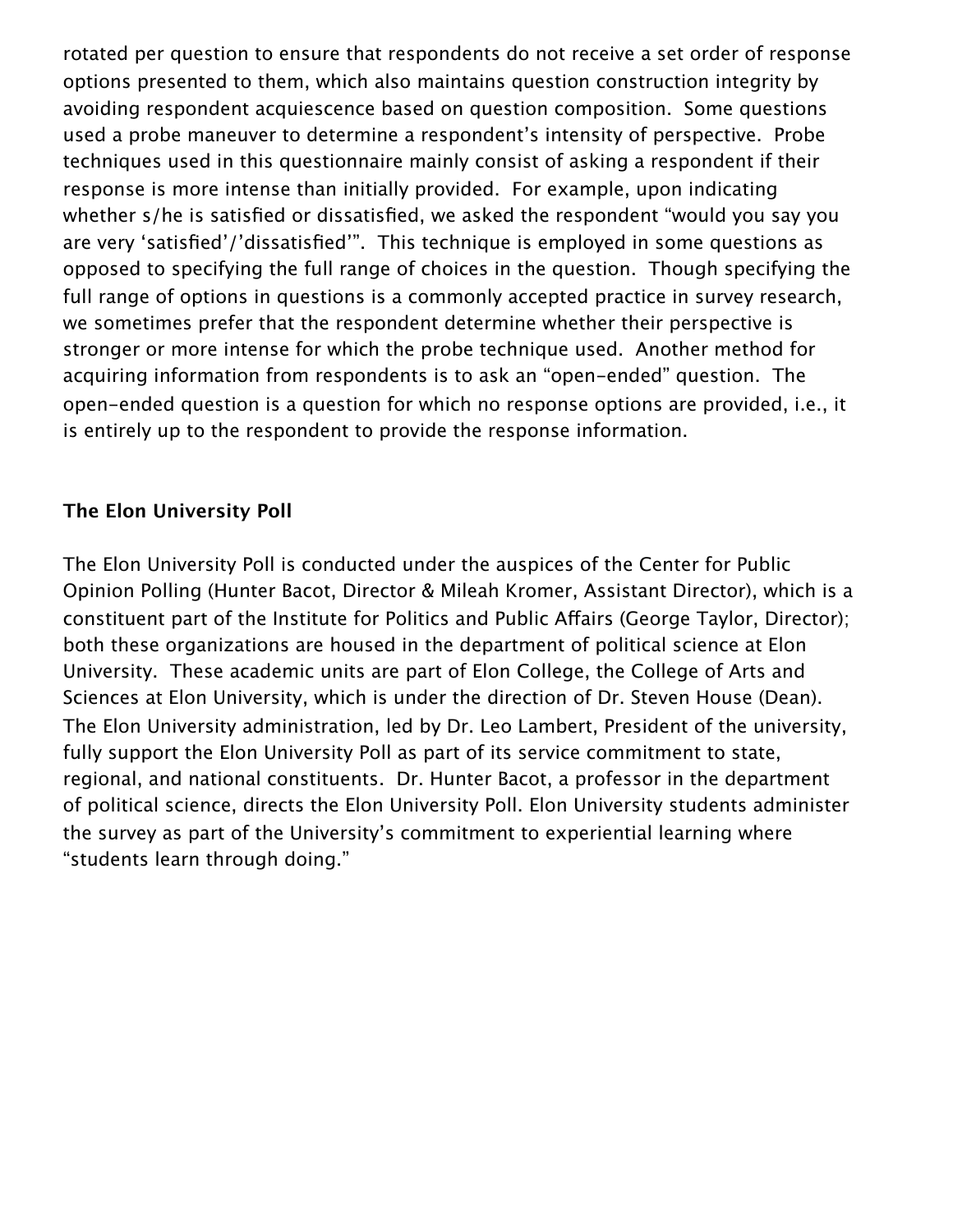# **II. Survey Instrument and Percent Distributions by Question**

**Interviews were completed with 797 adults from households in the North Carolina. For a sample size of 797, there is a 95 percent probability that our survey results are within plus or minus 3.5 percent (the margin of sampling error) of the actual population distribution for any given question. Data are weighted to reflect the adult population in terms of gender.** 

| About the Codes appearing in Questions and Responses |                                                                                                 |  |
|------------------------------------------------------|-------------------------------------------------------------------------------------------------|--|
|                                                      |                                                                                                 |  |
| <b>Response Options not</b>                          | Response options are not offered to the person                                                  |  |
| offered                                              | taking the survey (respondent), but are included in                                             |  |
|                                                      | the question as asked (and usually denoted by                                                   |  |
|                                                      | brackets,                                                                                       |  |
|                                                      | $\left[ \begin{array}{c} \end{array} \right]$ . Response options are generally offered only for |  |
|                                                      | demographic questions (background characteristic,                                               |  |
|                                                      | e.g., age, education, income, etc.).                                                            |  |
| $v =$ volunteered response                           | Respondents volunteer response option. As                                                       |  |
|                                                      | response options are not offered to those taking the                                            |  |
|                                                      | survey, some respondents offer or volunteer                                                     |  |
|                                                      | response options. Though not all volunteered                                                    |  |
|                                                      | options can be anticipated, the more common                                                     |  |
|                                                      | options are noted.                                                                              |  |
| $ p =$ probed response                               | Respondents self-place in this option or category. A                                            |  |
|                                                      | probe maneuver is used in questions to allow the                                                |  |
|                                                      | respondent to indicate whether her/his response is                                              |  |
|                                                      | more intense than initially provided for in the choices                                         |  |
|                                                      | appearing in the question. For example, on probe                                                |  |
|                                                      | questions the interviewer, upon a respondent                                                    |  |
|                                                      | indicating that she/he is satisfied (or dissatisfied), is                                       |  |
|                                                      | instructed to ask him/her "Would you say you are                                                |  |
|                                                      | "very satisfied"?"                                                                              |  |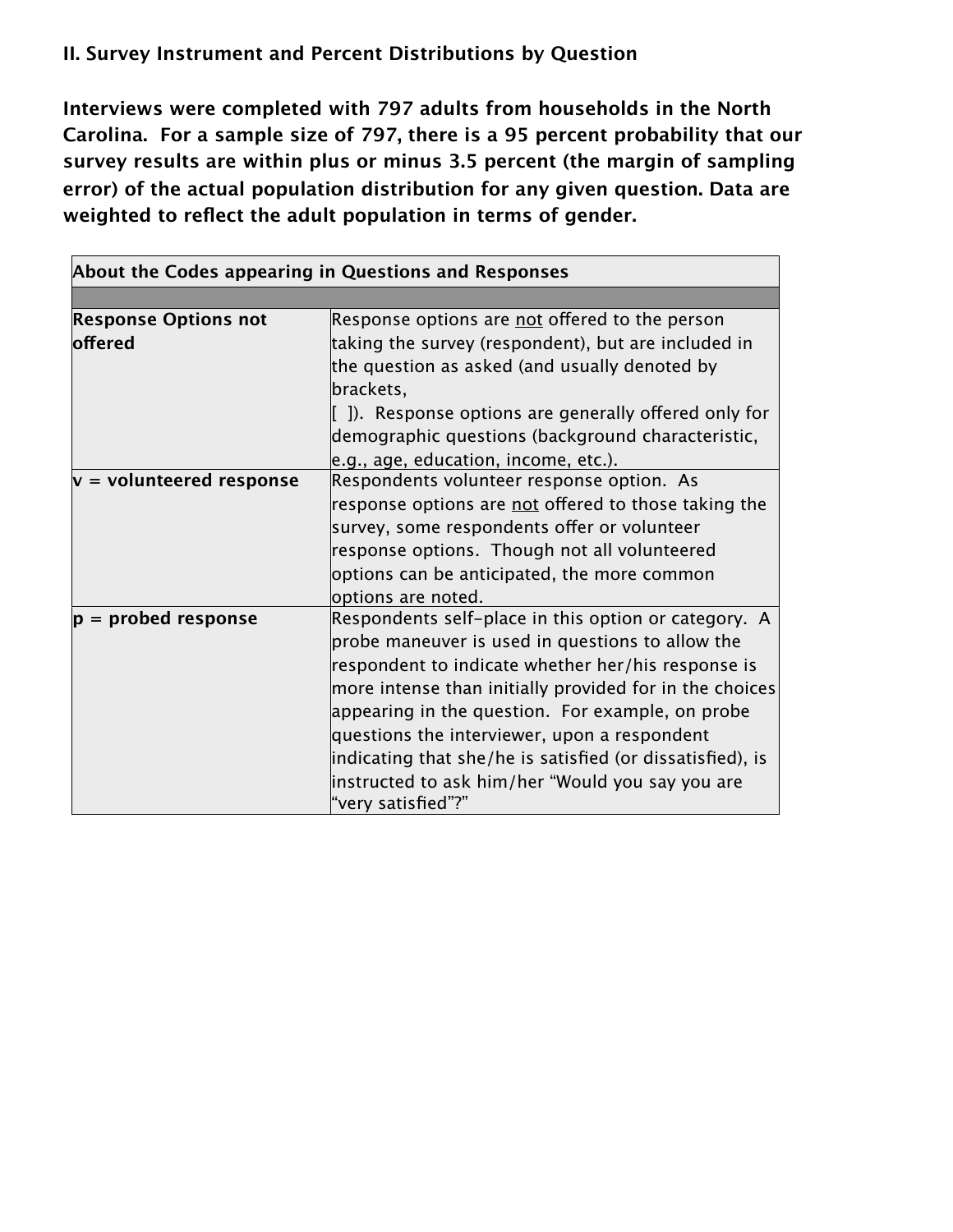|                                                   | February<br>2008<br>Percent | April 2008<br>Percent  | September<br>2008<br>Percent | <b>October</b><br>2008<br><b>Percent</b> |
|---------------------------------------------------|-----------------------------|------------------------|------------------------------|------------------------------------------|
| Economy                                           | 29.4                        | 34.8                   | 46.7                         | 63.1                                     |
| Energy & Gas Prices                               | 1.9                         | 9.4                    | 10.5                         | 2.7                                      |
| Elementary & Secondary Education                  | 12.4                        | 8.6                    | 10.0                         | 5.2                                      |
| <b>Health Care</b>                                | 1.7                         | 1.8                    | 5.6                          | 4.9                                      |
| Immigration                                       | 6.7                         | 6.2                    | 5.4                          | 3.1                                      |
| <b>Taxes</b>                                      | 7.4                         | 4.8                    | 3.9                          | 4.9                                      |
| Environment                                       | 10.3                        | 4.6                    | 1.5                          | 0.6                                      |
| Economic Development                              | 2.0                         | 2.6                    | 1.5                          | 1.4                                      |
| Crime & Drugs                                     | 1.0                         | 1.1                    | 1.0                          | 0.6                                      |
| <b>Family Values &amp; Morals</b>                 | 0.6                         | 1.1                    | 1.0                          | 0.9                                      |
| Public Assistance (includes Medicaid or Medicare) | 5.6                         | 4.3                    | 0.2                          | 0.3                                      |
| War in Iraq                                       | 1.7                         | 2.1                    | 0.2                          | 1.7                                      |
| <b>Traffic &amp; Road Construction</b>            | 2.9                         | 2.0                    | 0.2                          | 0.1                                      |
| Other                                             | 8.6                         | 7.4                    | 6.0                          | 6.6                                      |
| Don't Know (v)                                    | 6.8                         | 9.1                    | 6.3                          | 3.8                                      |
| Total                                             | 100.0<br>$764, +/-3.6$      | 100.0<br>$543, +/-4.3$ | 100.0<br>$411, +1.4.9$       | 100.0<br>$797, +1.3.5$                   |

First, I would like to know what you think is the most important issue facing the state of North Carolina? (open ended)

First, thinking about things in the country, do you feel things in this country [have gotten off on the wrong track, or are going in the right direction]? (probe)

|                                            | April 2008<br>Percent | September<br>2008<br>Percent | <b>October</b><br>2008<br><b>Percent</b> |
|--------------------------------------------|-----------------------|------------------------------|------------------------------------------|
| Strongly Gotten Off on the Wrong Track (p) | 51.7                  | 53.3                         | 54.5                                     |
| Gotten Off on the Wrong Track              | 28.2                  | 27.7                         | 30.2                                     |
| Going in the Right Direction               | 10.3                  | 9.2                          | 6.8                                      |
| Strongly Going in the Right Direction (p)  | 3.9                   | 3.2                          | 2.9                                      |
| Don't Know (v)                             | 6.3                   | 6.1                          | 5.3                                      |
| Refused (v)                                | 0.1                   | 0.5                          | 0.4                                      |
| <b>Totals</b>                              | 100.0<br>$543.+/-4.3$ | 100.0<br>$411, +/-4.9$       | 100.0<br>797, +/-3.5                     |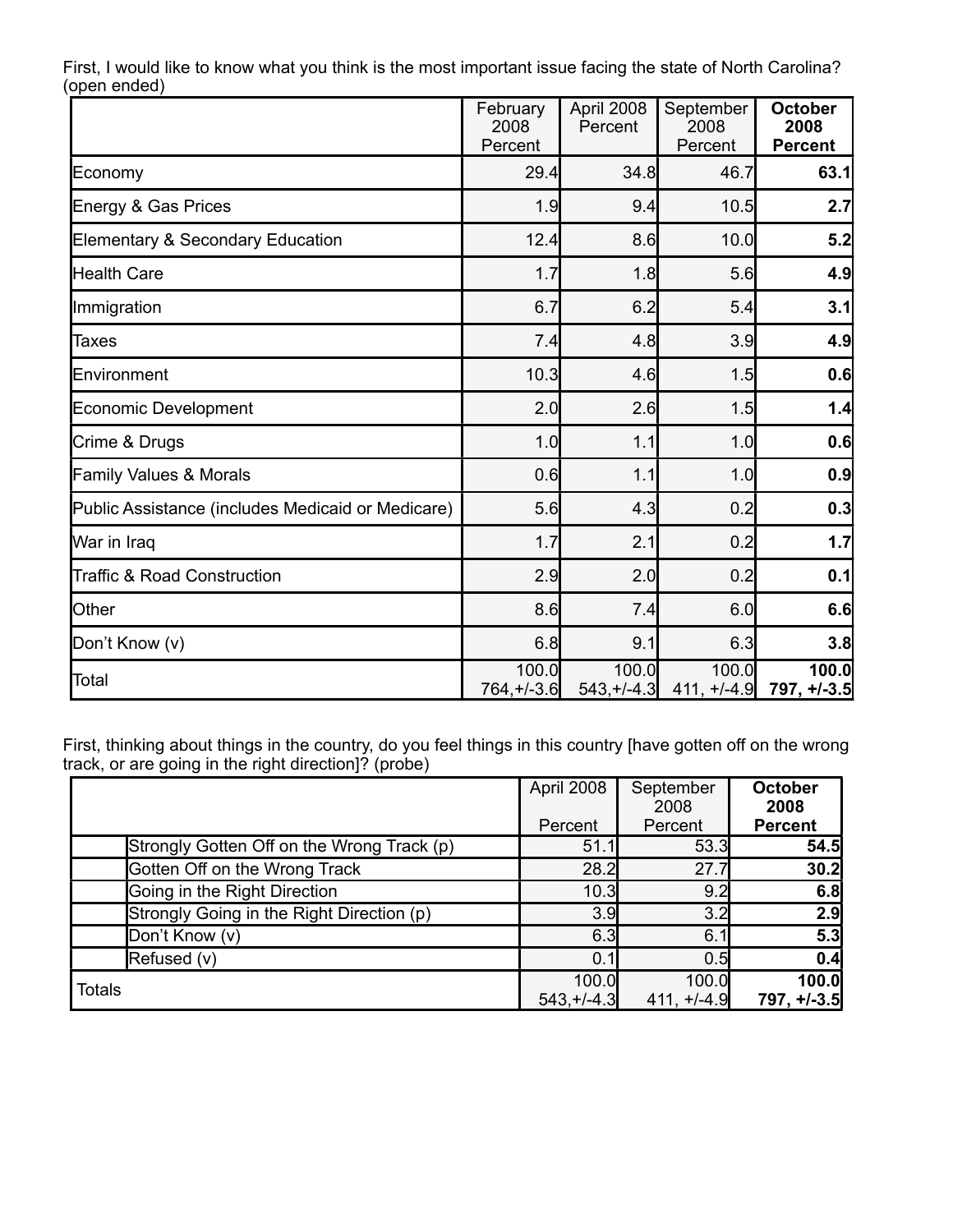Now I'd like to ask you some questions about the upcoming elections.

Which party will you be supporting in the upcoming Presidential election, will you be voting for [the Republican Party or the Democratic Party], or have you even decided?

|                                   | September<br>2008<br>Percent | <b>October</b><br>2008<br><b>Percent</b> |
|-----------------------------------|------------------------------|------------------------------------------|
| <b>DEMOCRATIC PARTY</b>           | 35.3                         | 44.6                                     |
| <b>REPUBLICAN PARTY</b>           | 40.6                         | 38.3                                     |
| NOT DECIDED/NOT SURE AT THIS TIME | 19.7                         | 13.0                                     |
| OTHER (v)                         | 3.2                          | 3.2                                      |
| DON'T KNOW (v)                    | 1.0                          | 0.2                                      |
| REFUSED (v)                       | 0.2                          | 0.6                                      |
| Total                             | 100.0                        | 100.0                                    |
|                                   | $411, +/-4.9$                | $797, +1.3.5$                            |

Which party will you be supporting in the upcoming United States Senate election, will you be voting for [the Republican Party or the Democratic Party], or have you even decided?

|                                   | September<br>2008<br>Percent | <b>October</b><br>2008<br><b>Percent</b> |
|-----------------------------------|------------------------------|------------------------------------------|
| <b>DEMOCRATIC PARTY</b>           | 35.3                         | 43.7                                     |
| <b>REPUBLICAN PARTY</b>           | 34.8                         | 37.2                                     |
| NOT DECIDED/NOT SURE AT THIS TIME | 23.6                         | 15.4                                     |
| OTHER (v)                         | 2.7                          | 1.9                                      |
| DON'T KNOW (v)                    | 3.2                          | 1.5                                      |
| REFUSED (v)                       | 0.5                          | 0.3                                      |
| Total                             | 100.0<br>$411, +/-4.9$       | <b>100.0</b><br>$797, +1-3.5$            |

Will you be voting for [the Republican Party or the Democratic Party], in your vote for Congress, or have you even decided?

|                                   | October<br>2008<br><b>Percent</b> |
|-----------------------------------|-----------------------------------|
| <b>DEMOCRATIC PARTY</b>           | 40.4                              |
| <b>REPUBLICAN PARTY</b>           | 33.5                              |
| NOT DECIDED/NOT SURE AT THIS TIME | 21.7                              |
| OTHER (v)                         | 17                                |
| DON'T KNOW (v)                    | 2.6                               |
| REFUSED (v)                       | 0.3                               |
| Total                             | 100.0                             |
|                                   | $797, +1.3.5$                     |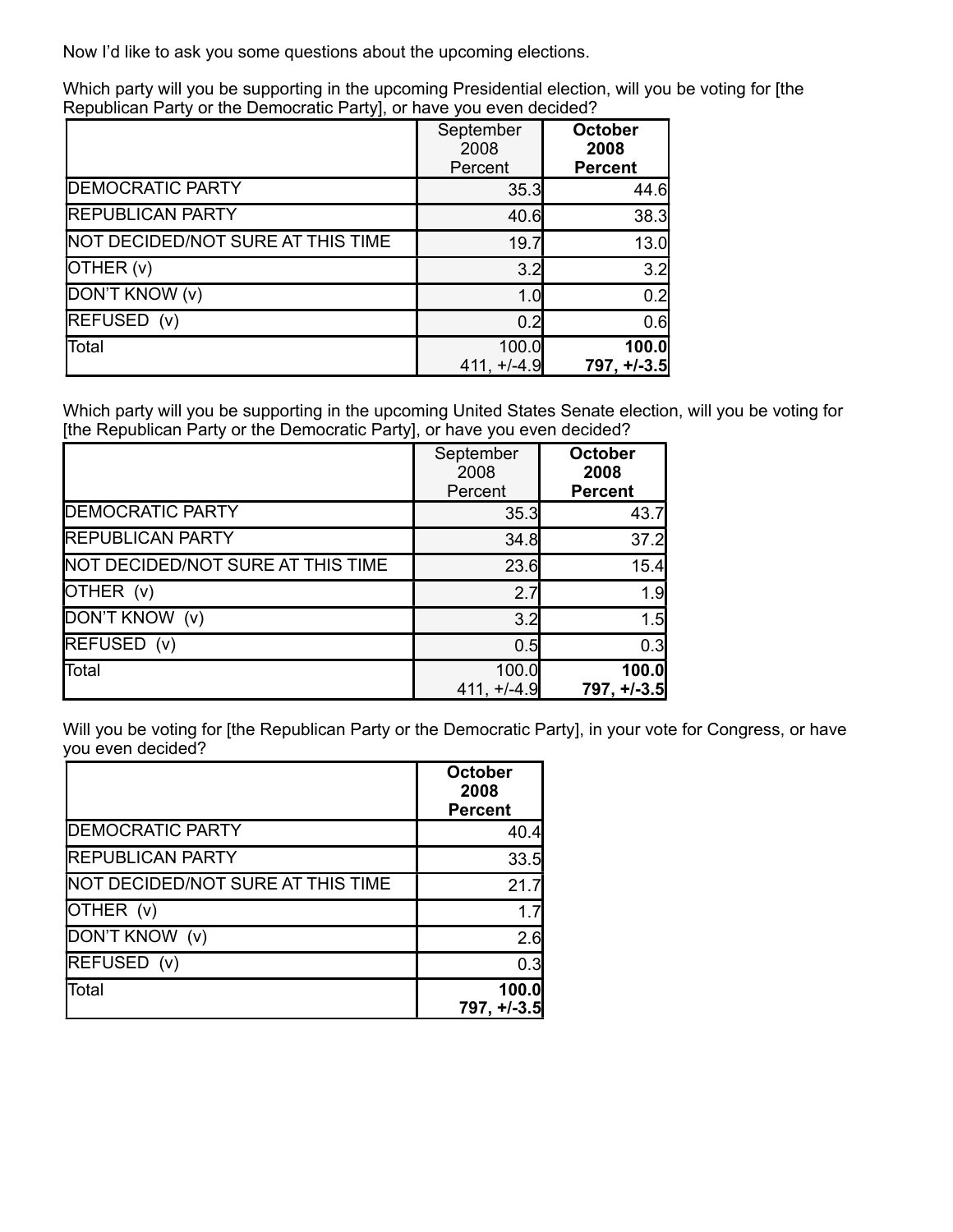Which party will you be supporting in the upcoming election for North Carolina's Governor, will you be voting for [the Republican Party or the Democratic Party], or have you even decided?

|                                   | September<br>2008<br>Percent | <b>October</b><br>2008<br><b>Percent</b> |
|-----------------------------------|------------------------------|------------------------------------------|
| <b>DEMOCRATIC PARTY</b>           | 34.8                         | 40.3                                     |
| <b>REPUBLICAN PARTY</b>           | 37.2                         | 39.6                                     |
| NOT DECIDED/NOT SURE AT THIS TIME | 22.9                         | 16.3                                     |
| OTHER (v)                         | 1.5                          | 1.5                                      |
| DON'T KNOW (v)                    | 3.2                          | 2.1                                      |
| REFUSED (v)                       | 0.5                          | 0.3                                      |
| Total                             | 100.0<br>$411, +/-4.9$       | 100.0<br>$797, +1-3.5$                   |

Now I'm going to read you a list of candidates in the upcoming election and I would like for you to rate them on a scale of 1 to 10, where [1 means not at all qualified, 5 means neither unqualified or qualified, and 10 means extremely qualified]. So, as I read each name, please rate each one on the scale from 1 to 10. . .

| <b>CANDIDATES</b>     | Not at all<br>Qualified | 2 through 4 | <b>Neither</b><br><b>Qualified or</b><br><b>Unqualified</b><br>5 | 6 through 9 | <b>Extremely</b><br>Qualified<br>10 | Don't<br><b>Know</b><br>(v) |
|-----------------------|-------------------------|-------------|------------------------------------------------------------------|-------------|-------------------------------------|-----------------------------|
| Pat McCrory           | 6.2                     | 8.2         | 22.2                                                             | 37.4        | 11.2                                | 14.9                        |
| <b>Beverly Perdue</b> | 7.7                     | 12.6        | 16.1                                                             | 39.5        | 10.3                                | 13.7                        |
| Elizabeth Dole        | 14.9                    | 15.9        | 13.0                                                             | 34.2        | 14.8                                | 7.1                         |
| Kay Hagan             | 10.0                    | 15.2        | 17.3                                                             | 39.6        | 8.0                                 | 10.0                        |
| Sarah Palin           | 29.2                    | 16.7        | 9.4                                                              | 27.6        | 13.0                                | 4.2                         |
| Joe Biden             | 9.8                     | 10.5        | 12.6                                                             | 46.5        | 15.2                                | 5.7                         |
| John McCain           | 10.7                    | 9.8         | 11.2                                                             | 44.2        | 20.1                                | 4.0                         |
| Barack Obama          | 15.8                    | 16.1        | 10.0                                                             | 33.0        | 21.3                                | 3.9                         |

Note: Total=797, +/-3.5.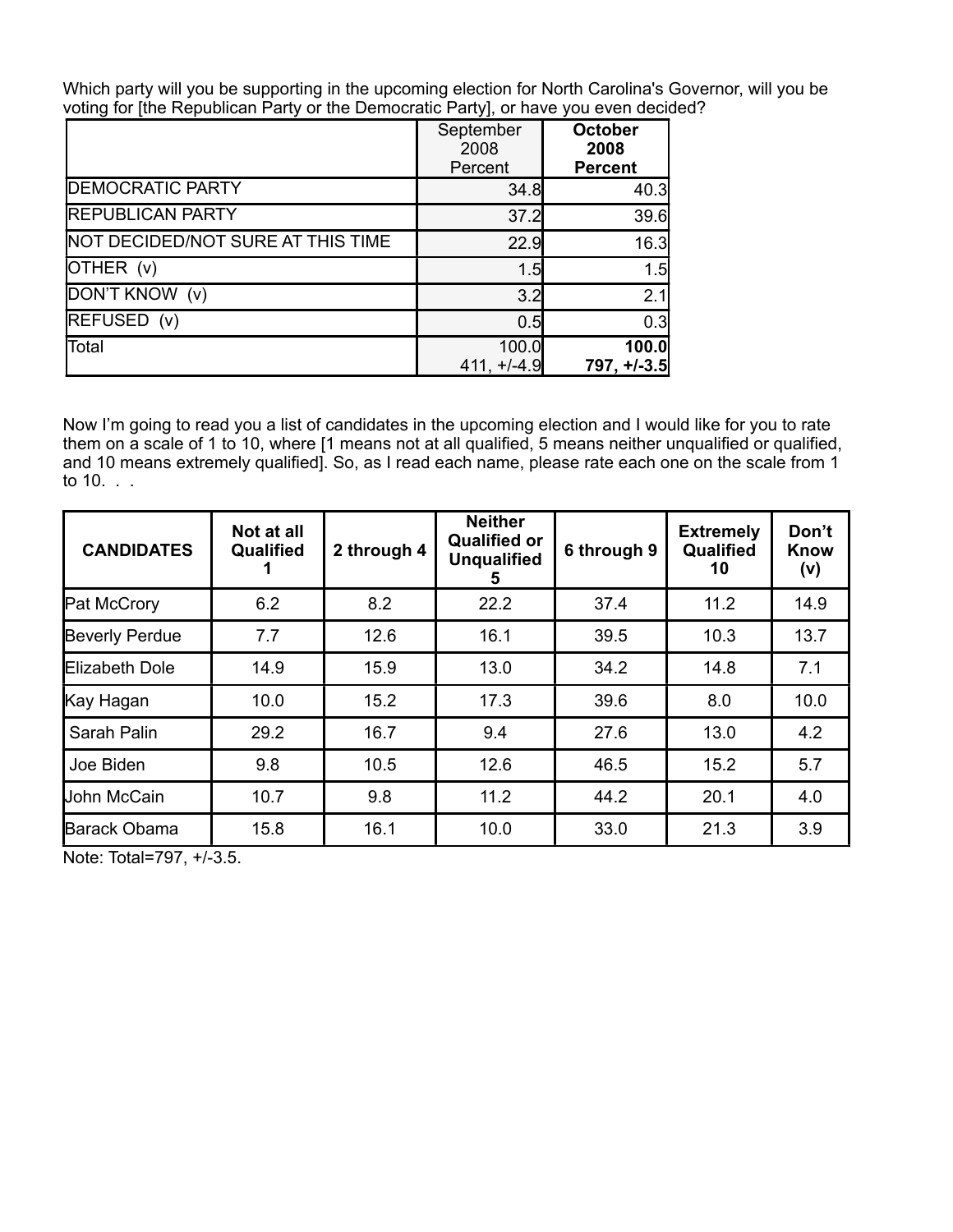Next I'd like to ask you about the economy. . .

Do you [disapprove or approve] of Barack Obama's proposals to address the economy?

|                            | Percent |
|----------------------------|---------|
| <b>STRONGLY DISAPPROVE</b> | 26.7    |
| <b>DISAPPROVE</b>          | 13.1    |
| <b>APPROVE</b>             | 25.2    |
| <b>STRONGLY APPROVE</b>    | 27.0    |
| DON'T LIKE ANY OF THEM (v) |         |
| DON'T KNOW (v)             | 6.6     |
| REFUSED (v)                | 0.3     |
| Total 797, +/-3.5          | 100.0   |

Do you [approve or disapprove] of John McCain's proposals to address the economy?

|                            | Percent |
|----------------------------|---------|
| <b>STRONGLY DISAPPROVE</b> | 22.5    |
| <b>DISAPPROVE</b>          | 28.5    |
| <b>APPROVE</b>             | 28.9    |
| <b>STRONGLY APPROVE</b>    | 11.1    |
| DON'T LIKE ANY OF THEM (v) | 0.9     |
| DON'T KNOW (v)             | 8.0     |
| REFUSED (v)                | 0.1     |
| Total 797, +/-3.5          | 100.0   |

Do you think [the Republican party or the Democratic party] will do a better job managing the economy?

|                                       | Percent |
|---------------------------------------|---------|
| <b>DEMOCRATIC PARTY</b>               | 47.3    |
| <b>REPUBLICAN PARTY</b>               | 38.5    |
| NOT DECIDED/NOT SURE AT THIS TIME (v) | 3.9     |
| NEITHER PARTY (v)                     | 7.0     |
| OTHER (v)                             | 0.8     |
| DON'T KNOW (v)                        | 2.2     |
| REFUSED (v)                           | 0.3     |
| Total 797, +/-3.5                     | 100.0   |

Which Presidential candidate, [John McCain or Barack Obama], do you think will do a better job of managing the economy?

|                       | Percent |
|-----------------------|---------|
| <b>JOHN MCCAIN</b>    | 40.5    |
| <b>BARACK OBAMA</b>   | 51.0    |
| NEITHER CANDIDATE (v) | 4.8     |
| DON'T KNOW (v)        | 3.8     |
| Total 797, +/-3.5     | 100.0   |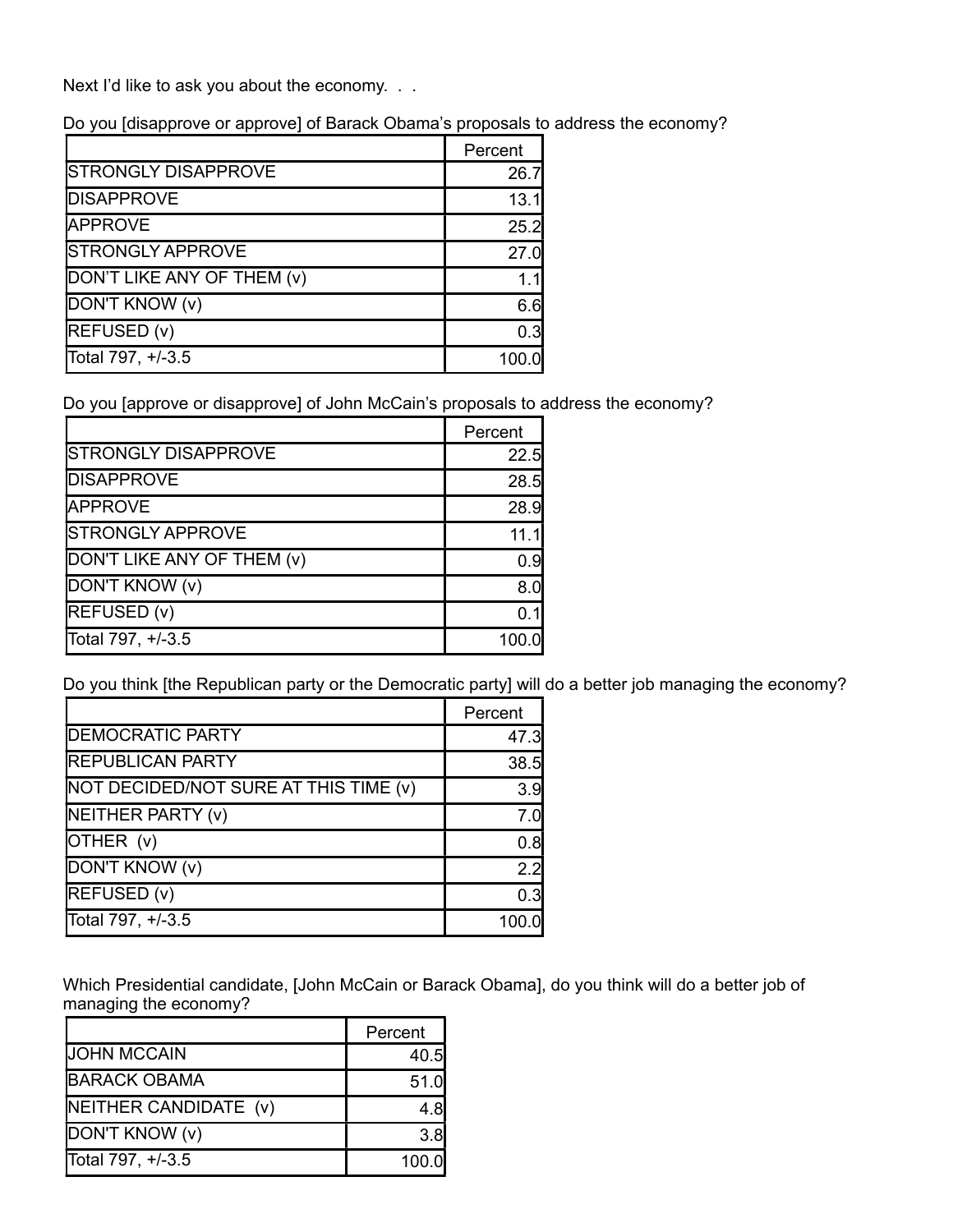Do you think [the Republican party or the Democratic party] is more responsible for the current state of the economy?

|                                       | Percent |
|---------------------------------------|---------|
| <b>DEMOCRATIC PARTY</b>               | 26.1    |
| <b>REPUBLICAN PARTY</b>               | 48.9    |
| NOT DECIDED/NOT SURE AT THIS TIME (v) | 5.6     |
| NEITHER PARTY (v)                     | 12.3    |
| OTHER (v)                             | 4.4     |
| DON'T KNOW (v)                        | 2.4     |
| REFUSED (v)                           | 0.3     |
| Total 797, +/-3.5                     | 100     |

Do you expect our national economy [to get better, stay about the same, or get worse] in the next year?

|                            | Percent |
|----------------------------|---------|
| <b>GET WORSE</b>           | 27.9    |
| <b>STAY ABOUT THE SAME</b> | 25.7    |
| <b>GET BETTER</b>          | 40.9    |
| DON'T KNOW (v)             | 5.4     |
| REFUSED (v)                | ุ 11    |
| Total 797, +/-3.5          | 100.0   |

Do you expect our state economy [to get better, stay about the same, or get worse] in the next year?

|                                    | Percent |
|------------------------------------|---------|
| <b>GET WORSE</b>                   | 23.4    |
| <b>STAY ABOUT THE SAME</b>         | 32.0    |
| <b>GET BETTER</b>                  | 39.8    |
| ECONOMY IS NOT AN ISSUE FOR ME (v) | 0 1l    |
| DON'T KNOW (v)                     | 47      |
| Total 797, +/-3.5                  | 100.0   |

In the next year, do you expect your personal financial situation [to get better, stay about the same or get worse]?

|                                    | Percent |
|------------------------------------|---------|
| <b>GET WORSE</b>                   | 14.0    |
| <b>STAY ABOUT THE SAME</b>         | 48.3    |
| <b>GET BETTER</b>                  | 34.4    |
| ECONOMY IS NOT AN ISSUE FOR ME (v) | 0.5     |
| DON'T KNOW (v)                     | 2.9     |
| Total 797, +/-3.5                  | 100.0   |